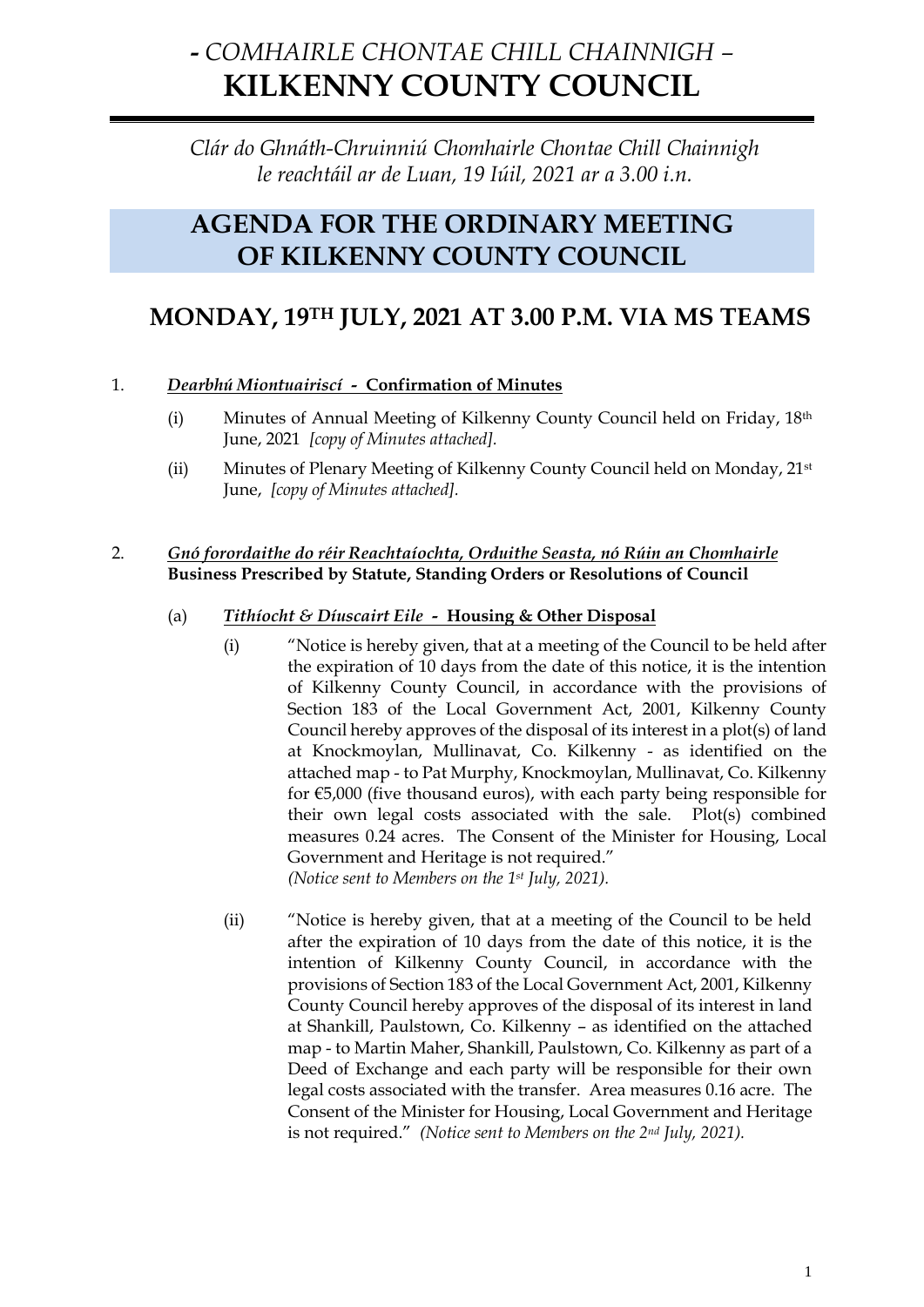- (iii) "Notice is hereby given, that at a meeting of the Council to be held after the expiration of 10 days from the date of this notice, it is the intention of Kilkenny County Council, in accordance with the provisions of Section 183 of the Local Government Act, 2001, Kilkenny County Council hereby approves of the disposal of its interest in land at Shankill, Paulstown, Co. Kilkenny – as identified on the attached map - to Martin & Rosaleen Maher, Shankill, Paulstown, Co. Kilkenny as part of a Deed of Exchange and each party will be responsible for their own legal costs associated with the transfer. Area measures 0.003 acre. The Consent of the Minister for Housing, Local Government and Heritage is not required." *(Notice sent to members on the 2nd July, 2021).*
- (iv) "Notice is hereby given, that at a meeting of the Council to be held after the expiration of 10 days from the date of this notice, it is the intention of Kilkenny County Council, in accordance with the provisions of Section 183 of the Local Government Act, 2001, Kilkenny County Council hereby approves of the disposal of its Freehold interest in a Property at De Loughry House, Butt's Green, Kilkenny, as identified on the attached map, to Society of Saint Vincent de Paul, Kilkenny Branch,  $c$  Frederic Ozanam Trust for the nominal sum of  $\epsilon$ 10.00 (ten euro) with each party to be responsible for their own legal costs associated with the sale. The Consent of the Minister for Housing, Local Government and Heritage is not required. The transfer of the De Loughry house part is subject to the completion of/or contribution towards the cost of essential remediation works which are required to render the building safe for use."

*(Notice sent to members on the 1st July, 2021).*

- (v) "Notice is hereby given, that at a meeting of the Council to be held after the expiration of 10 days from the date of this notice, it is the intention of Kilkenny County Council, in accordance with the provisions of Section 183 of the Local Government Act, 2001, Kilkenny County Council hereby approves of the disposal of its Freehold interest in a Property known as 'The Snooker Hall' at De Loughry House, Butt's Green, Kilkenny, as identified on the attached map, to St. Canice's Parish, for the nominal sum of €10.00 (ten euro) with each party to be responsible for their own legal costs associated with the sale. The Consent of the Minister for Housing, Local Government and Heritage is not required." *(Notice sent to members on the 1st July, 2021).*
- (vi) "Notice is hereby given, that at a meeting of the Council to be held after the expiration of 10 days from the date of this notice, it is the intention of Kilkenny County Council, in accordance with the provisions of Section 183 of the Local Government Act, 2001, Kilkenny County Council hereby approves of the disposal of its interest in property, 31 Stephen Street, Kilkenny to Roseanne Byrne (Anne Byrne) benefactor of said property from the late Margaret (Sheila) Henebry, for nil consideration with each party being responsible for their own legal costs associated with the sale. The Consent of the Minister for the Environment is not required." *(Notice sent to members on the 5th July, 2021).*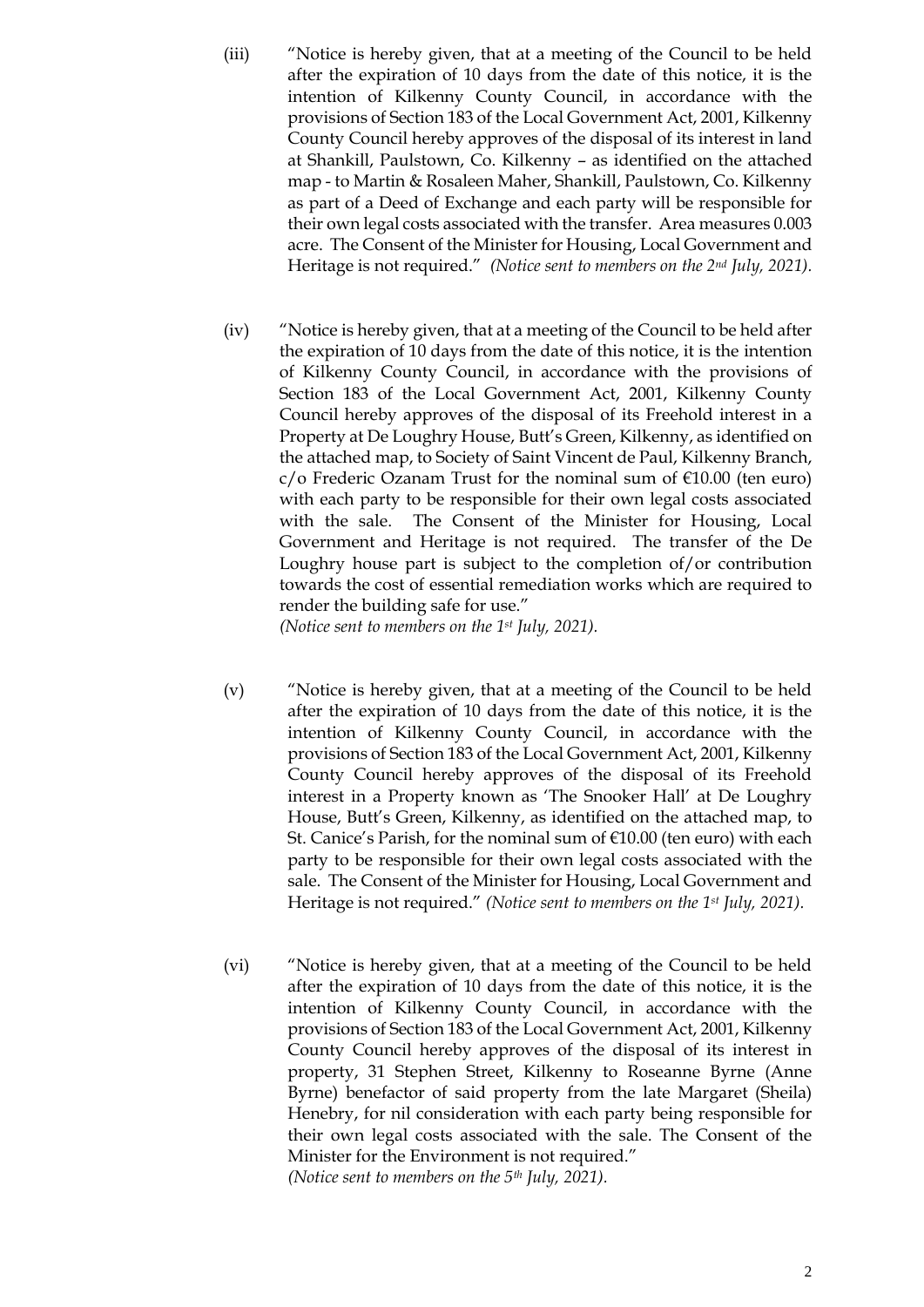## (b) *Pleanail -* **Planning**

- (i) Graiguenamanagh-Tinnahinch Local Area Plan *[Report Attached].*
- (ii) Part 8: Proposed Greenway Carpark, Ferrybank.
- (iii) Part 8: Loughmacask Link Road *[Report Attached].*
- (iv) Taking in Charge: Whitescastle, Knocktopher, Co. Kilkenny *[Report Attached].*
- (v) Taking in Charge: Roseleigh, Mooncoin, Co. Kilkenny *[Report Attached].*

## (c) *Gnóthaí Corparáideacha -* **Finance**

(i) Local Property Tax *[Report Attached]*

## (d) *Comhshaol -* **Environment**

- (i) Graveyard Grants Round 2 *[Report Attached].*
- (ii) Review of Casual Trading Bye Laws for the Municipal Districts of Castlecomer, Piltown & Callan-Thomastown *[Presentation].*

#### (e) **Economic Development** – F*orbairt Eacnamaíoch*

(i) Festival Grants 2021 *[Report Attached].*

## (f) *Bóithre**-* **Roads**

(i) Speed Limit Review *[Report Attached]*

#### (g) *Gnóthaí Corparáideacha -* **Corporate Affairs**

(i) Chief Executive's Monthly Report *[Report Attached].*

## 3. *Comhfhreagras -* **Correspondence**

4. *Gnó ar athló ó chruinniúroimhe seo -* **Business adjourned from a previous Meeting**

## 5. *Dátaí agus Amanta do chruinnithe a shocrú -* **Fix Dates & Times of Meetings**

- (i) Schedule of Meetings *[Report Attached].*
- (ii) Fix date for Special Meeting for Draft City & County Development Plan*.*
- (iii) Approval to attend Twinning Event in Kilkenny Minnesota.

#### 6. *Plé ar Thuairiscí agus Moltaí ó Choistí an Comhairle* **Consideration of Reports & Recommendations of Committees of the Council**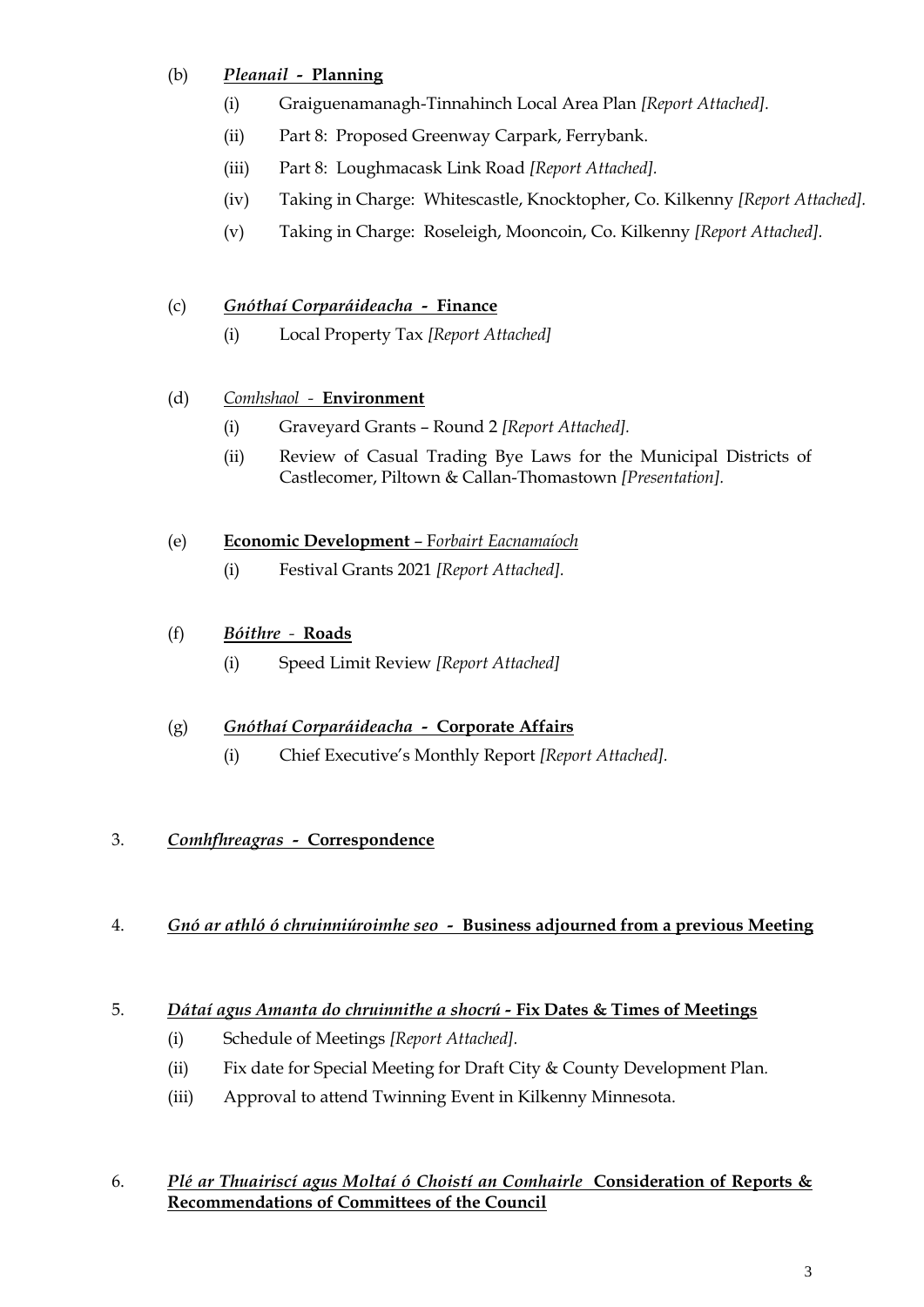## 7. *Gnó Eile romhainn i bhFógra reachtála an Chruinnithe -* **Other Business set forth in the Notice convening the Meeting**

### 8. *Oideachas agus Oiliúint -* **Education & Training**

- (i) Climate Leadership Local Authority Training *3rd September, 2021.*
- (ii) Webinar (AILG) County Development Plan Policy: Housing *23rd July, 2021.*

## 9. *Gnótha ag éirí as Miontuairiscí -* **Matters Arising from Minutes**

## 10. *Aon Ghnó Eile -* **Any Other Business**

11. *Fógraí Rúin -* **Notices of Motion**

#### 12. *Fógraí i dtaobh Rúin ó Údaráis Áitiúla eile ag lorg tacaíochta ó Chomhairle Chontae Chill Chainnigh -* **Notices of Motion from other local authorities seeking support of Kilkenny County Council**

#### **47 (21) Mayo County Council**

"That this Council calls on the Minister for Social Protection and the Government to carry out a review of the Carer's Allowance Scheme and the Carer's Benefit Scheme. In the case of the Carer's Benefit Scheme that the cap of 2 years duration should be removed. In the case of the Carer's Allowance Scheme that the assessment of the Carer and their spouse/partner/co-habitant should be based on net income and not gross income as is currently the situation. Furthermore, that all carers who are over the income threshold should at least receive a minimum payment."

#### **48 (21) Clare County Council**

"Due to "the huge unmet need" as described by Dr Deirdre Lundy *(an expert in menopause care & HRT prescribing, who advises GPs throughout Ireland)* on Liveline with Joe Duffy (May 13th, 2021) that Clare County Council call on the Minister for Health and the Department of Health to recognise the need to address all forms of womens' health by:-

- 1. Providing funding and support both in hospitals and in general care for menopausal care.
- 2. Initiating a campaign to inform the public of the multiple and diverse symptoms attributable to menopause.
- 3. Providing all necessary resources to train and up skill Irish GPs on menopausal care.
- 4. Including HRT "body identicals" in drugs scheme.

Communication with health insurance companies to ensure that menopausal care coverage is provided."

#### **49 (21) Clare County Council**

"Clare County Council call on Government to put forward a global ban on fracking being proposed by Ireland at the United Nations General Assembly on climatemitigation, public-health, environmental-protection and human-rights grounds."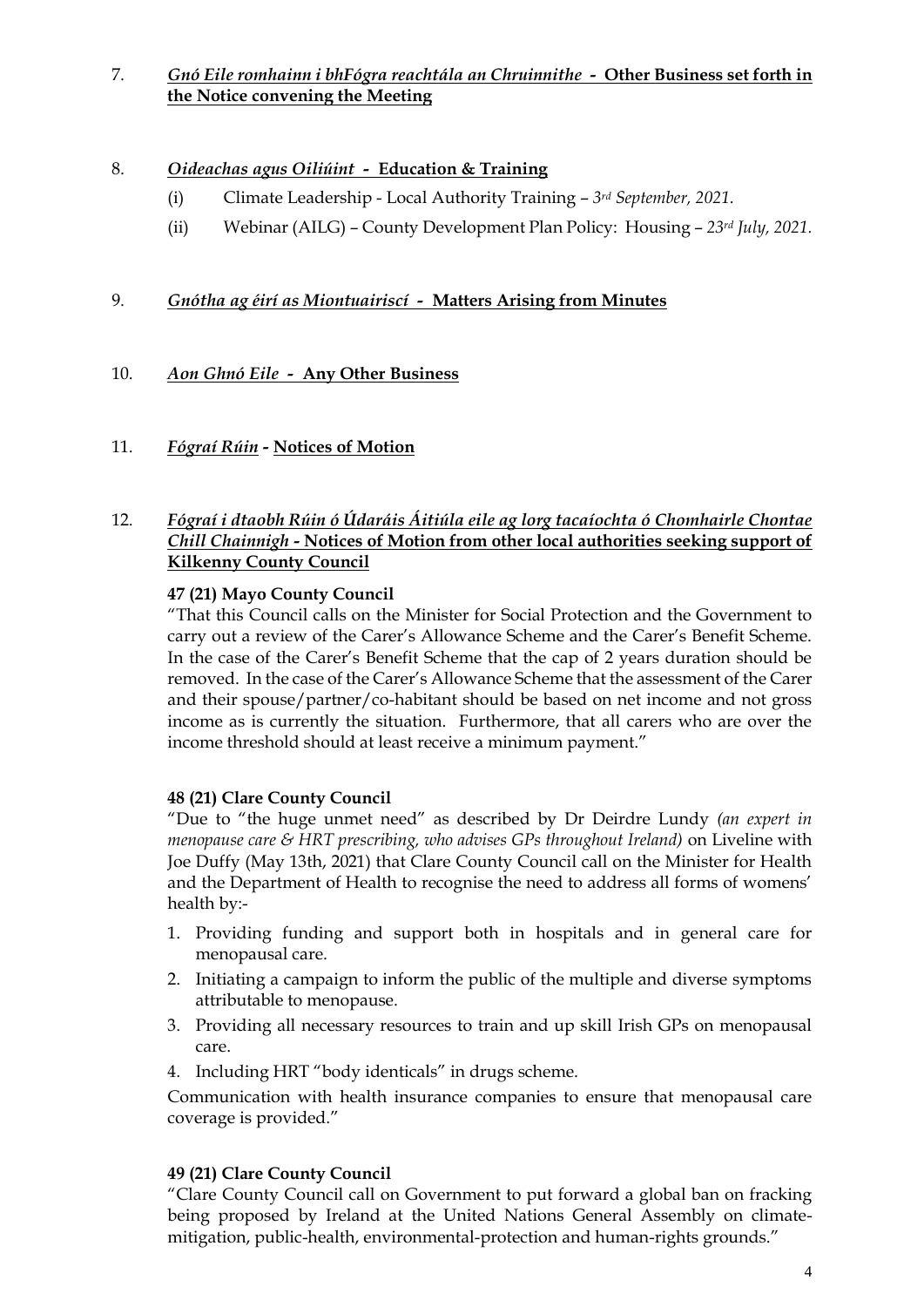#### **50 (21) Clare County Council**

"Now that we have an efficient and effective Covid Vaccination Programme, Clare County Council appeals to Minister for Health Mr Stephen Donnelly to seriously consider using our vaccination centres along with our vaccinators and pharmacists to administer the HPV vaccine. We appeal to the Minister to use the centres as part of a "catch-up" programme as the HPV Vaccination Programme was not completed in some counties. We are requesting the Minister to offer the HPV Vaccine free of charge to ALL secondary school students."

#### **51 (21) Clare County Council**

"Due to recent events, that the Department of Health provide funding to all communities throughout County Clare for defibrillators and training. There needs to be more than one covering each area."

#### **52 (21) Waterford City & County Council**

"Adult literacy limitations can prevent people from taking a full and active part in our economy so it is vitally important that all possible supports are provided to deal with the issue. The Labour Court has made a recommendation in relation to a claim brought by SIPTU and TUI in respect of regularising the terms and conditions of Adult Education Tutors employed by Education and Training Boards. This recommendation has been under consideration by officials form the Department of Further and Higher Education; Research; Innovation and Science; the Department of Education; and, the Department of Public Expenditure. It is now over 5 months since the Minister of State at the Department of Further and Higher Education, Research, Innovation and Science (Niall Collins TD) in reply to a parliamentary question in early December 2020 said that the Labour Court recommendation was still under consideration by officials, and he did not advise when this would be completed. We propose that Waterford City & County Council write to Minister Simon Harris, and cc Ministers Michael McGrath and Norma Foley, and Minister of State Niall Collins, to call for the implementation of the Labour Court recommendation to be treated with the importance and urgency that it deserves."

#### **53 (21) Meath County Council**

"That Meath County Council call on the Government to explore the German Sparkasse Community Banking model, to provide balance for the Irish Banking system and to avoid potential banking monopolies which could damage availability at reasonable cost, to necessary finance for our citizens."

#### **54 (21) Meath County Council**

"To call on the Department of Health to prioritise the establishment of the Transport Support Scheme, which will replace the Motorised Transport Grant, and to ensure that access to this grant is widened to include eligibility for parents/guardians of children who need specially adapted vehicles."

#### **55 (21) Kerry County Council**

"That the Department of Education would give all schools an allocation of hours for a dedicated Home School Liaison Officer *(similarly the allocation of Guidance Counsellor hours for Covid-19)* to work with families on the reintegration of their children whom Covid-19 had an impact on their attendance and therefore their learning."

#### **56 (21) Sligo County Council**

"To call for funding to be made available for the provision of small wastewater treatment systems in local villages throughout the country."